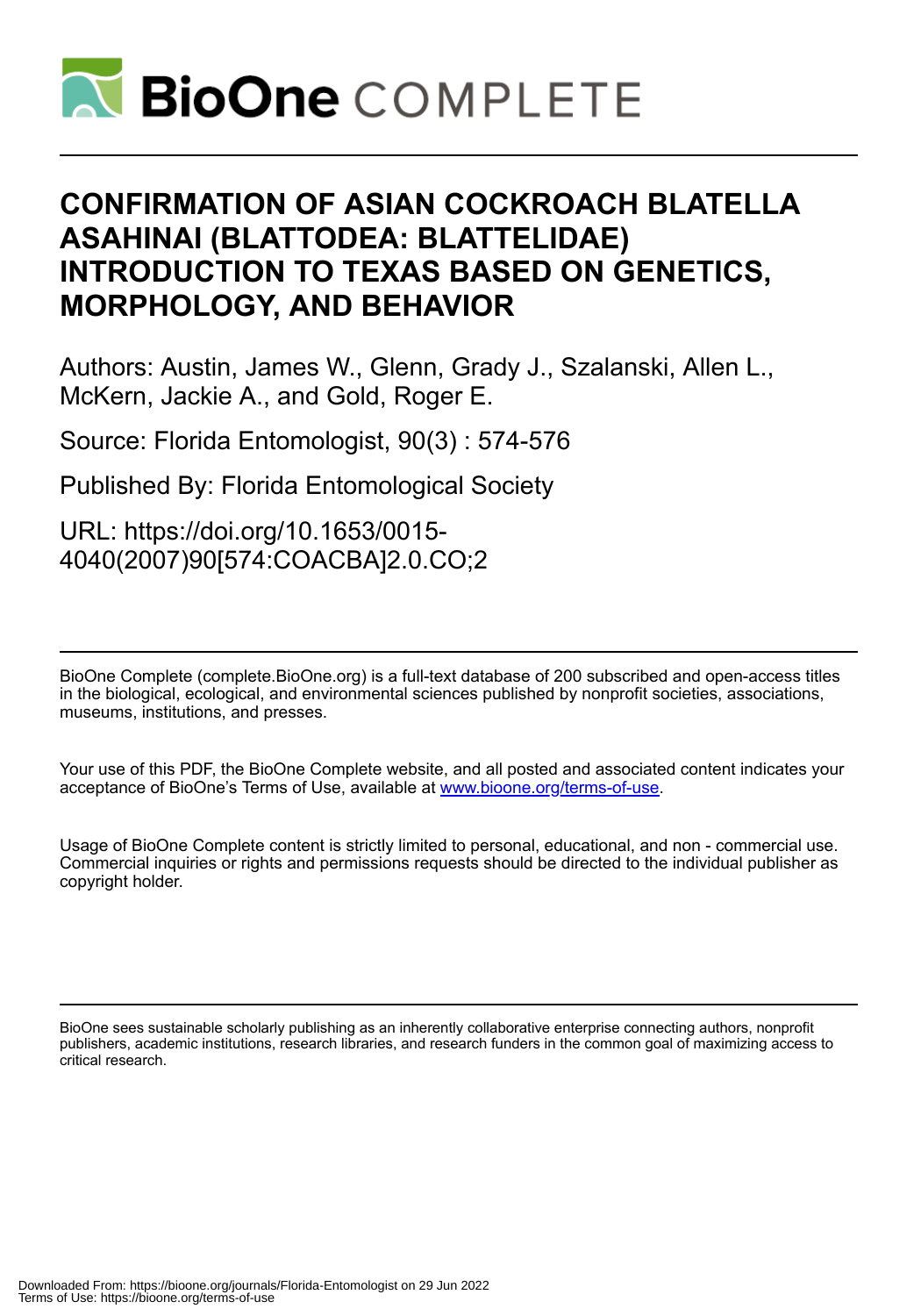## CONFIRMATION OF ASIAN COCKROACH *BLATELLA ASAHINAI* (BLATTODEA: BLATTELIDAE) INTRODUCTION TO TEXAS BASED ON GENETICS, MORPHOLOGY, AND BEHAVIOR

JAMES W. AUSTIN', GRADY J. GLENN?, ALLEN L. SZALANSKI3, JACKIE A. MCKERN3 AND ROGER E. GOLD<sup>1</sup> 1 Center for Urban and Structural Entomology, Department of Entomology, Texas A&M University, College Station, TX 77843-2143

2 Coastal Fumigators/End-O-Pest Termite & Pest Control, 1119 West 34th Street, Houston, TX 77018

3 Department of Entomology, University of Arkansas, Fayetteville, AR 72701

Thought to be native to Japan based on the original description of specimens collected from Okinawa, Japan (Brenner et al. 1988), the Asian cockroach *Blattella asahinai* Mizukubo is now found in several southeastern states. Among these are Florida, portions of southern Georgia, southwestern Alabama, and Charleston County, South Carolina (Hu et al. 2005). The potential for the spread of this species to other southern U.S. States has been proposed (Atkinson et al. 1991). Interstate highways are now proving to provide major introduction routes throughout the southeast U.S. (E. Snoddy, pers. comm.). While populations of the Asian Cockroach have been proposed to occur in western Harris County, Texas (Tucker 2006) there has been no confirmation of this in literature nor have any samples been submitted for confirmation to Texas A&M University for independent verification. Furthermore, because of the close similarity with other blattelid species from the region species confirmation is crucial. Some populations have been described as occurring near the Barker Reservoir (in Western Harris County) in both residential and undeveloped areas. Additional populations were discovered by pest control technicians in a residential area (Hunters Creek Village subdivision of Houston, ~20 km east of the Barker Reservoir area) just west of Loop 610 Freeway near Voss Road. These populations were located in and near homes adjacent to Buffalo Bayou along the I-10 corridor, a possible introduction pathway to these communities. This is the first attempt to confirm species identity of this newly established exotic cockroach to Texas applying molecular, morphological, and ethological characters. Confirmation of this species in Texas demonstrates yet another invasive species which may have negative consequences for the areas where they have become established.

Introduction of exotic Asian cockroach *Blattella asahinai* Mizukubo to the United States was first described in Lakeland, Florida in 1986 (Brenner et al. 1988; Roth 1986). Because of their overall similarity, original populations were thought to be German cockroaches *Blattella germanica* (L.). Likewise, another congener of Asian origin, the field cockroach *Blattella vega* Hebard is sometimes confused with *B. asahinai* and

*B. germanica*. When the ability to observe these species in nature is eliminated, it can be difficult to discern them from preserved specimens, and identification has been based on cuticular hydrocarbon methods (Carlson & Brenner 1988) and molecular diagnostics (Pachamuthu et al. 2000). Herein, we apply ethological, morphological, and genetic approaches to confirm the presence of *B. asahinai* in Harris County, Texas.

Field collected samples were preserved in 100% ethanol and voucher specimens were deposited at the Center for Urban & Structural Entomology at Texas A&M University. Geographic positions were recorded for samples subjected to DNA analysis with a Garmin Vista C GPS unit (Garmin International, Inc., Olathe, Kansas). Coordinates for both locations in Hunter's Creek Village were 29°46'11.06"N, 95°28'21.22"W near Point Broad Oaks Circle, and 29°46'01.12"N, 95°28'00.82"W near Bayou Timber. Additional sites have been found west of these locations and more are being evaluated at the present time. Morphological and ethological identification through comparisons of *B. asahinai* with other *Blattella* congeners was evaluated in accordance with Lawless (1999), Brenner et al. (1988), Ross & Mullins (1988), and Richman (2000). Extraction and purification of genomic DNA was performed with Qiagen DNEasy tissue kits (Qiagen, Inc., Valencia, CA) according to manufacturers' recommendations. PCR amplification of the nuclear rRNA ITS1 region was performed following Szalanski & Owens (2003) by using the primers rDNA2 (5'-TTGATTACGTCCCTGCCCTTT-3') described by Vrain et al. (1992), and primer rDNA1.58s (5'-GCCACCTAGTGAGCCGAGCA-3') by Cherry et al. (1997). These primers amplify a 3' portion of the 18S gene, the entire ITS1 region, and a 5' section of the 5.8S gene. The ITS1 PCR protocol was 40 cycles at 94°C for 45 s, 54°C for 45 s and 72°C for 60 s. Amplified DNA from individual cockroaches was purified and concentrated with minicolumns according to the manufacturers instructions (Wizard PCRpreps, Promega, Madison, WI). Samples were sent to the University of Arkansas Medical School DNA Sequencing Facility, Little Rock, AR, for direct sequencing in both directions. Consensus sequences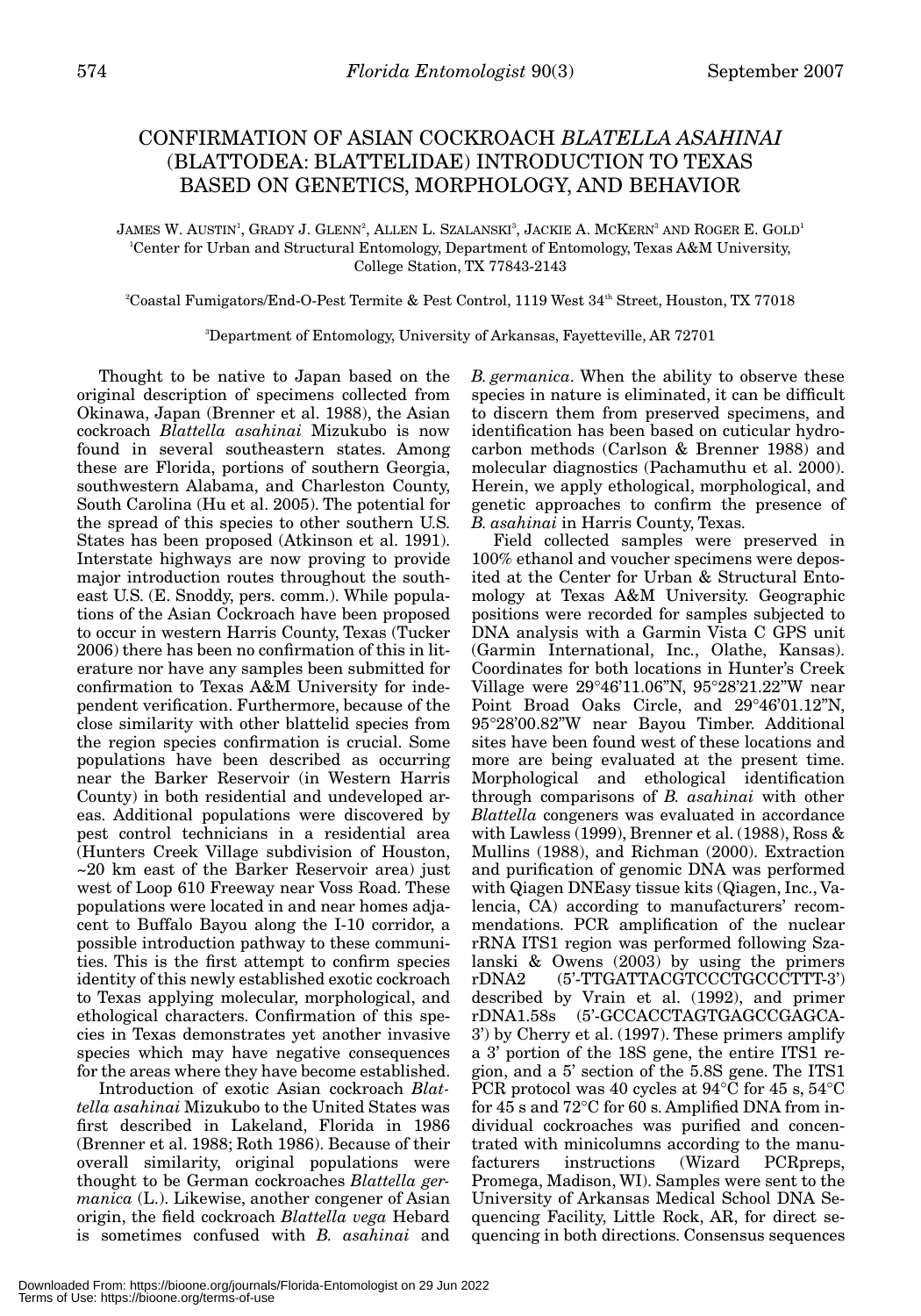for each sample were obtained and aligned with Clustal W (Thompson et al. 1994) with Bioedit 5.09 software (Hall 1999). One genotype of *B. asahinai* was found and the sequence was submitted to GenBank (Accession number EF583620). A BLAST (Biological Local Alignment Tool) (Altschul et al. 1990) search for similar nucleotide sequences or BLASTN (version 2.2.16, Mar 25 2007) was conducted to compare our sequence to GenBank DNA sequences to confirm species identity. From a 776-bp fragment of the ITS1 nuclear rRNA marker, 98% sequence similarity (Max score  $= 1358$ , Query coverage  $= 100\%$ , E-value  $= 0.0$ ) was obtained from a *B. asahinai* partial sequence (Accession number AF321253) previously submitted by Mukha et al. (2002) from lab cultures maintained at North Carolina State University. While the relationship to *B. germanica* is close (see Gen-Bank accessions AF005243 and AF321244), the overall total score (1358 bits or  $765/780 = 98\%)$  is most similar to *B. asahinai*, and as such provides genetic confirmation of its identity.

The main morphological differences between the Asian and German cockroaches are the shape of a groove in one segment (eighth) of the abdomen, and a small tergal gland in the males (Roth 1986). Structural differences in adults of the 2 species were observed, as outlined by Mizukubo (1981) that noted differences in the male and female genitalia, male tergites VII and VIII, subgenital plate, and the length of the last abdominal segment, and differences in the measurements of the forewings (Ross 1990). The wings of the Asian cockroach are usually longer and narrower than those of the German cockroach. They extend beyond the tip of the abdomen and cover the egg capsule in the females. The Asian cockroach has a fairly comparable reproductive capacity to German cockroaches (Ross & Mullins 1988; Atkinson et al. 1991). Asian cockroaches are generally lighter in color than most German cockroaches. Similarly, it is the color and size of *Blattella vega* which allow one to distinguish them in the field from either *B. asahinai* or *B. germanica*. Flock (1941) states that they are differentiated from *B. germanica* "by the blackish/brown area on the face from the mouthparts to between the eyes… that the species is slightly smaller and olivaceous in coloration than the German cockroach." Additional morphological differences have been described between the species (Lawless 1999) with 5 morphological differences between 4 body parts in the adults of the 2 species. These include setal patterns on the ventral surface of the left mandible of adult females (continuous line of setae underneath the teeth on the ventral surface in  $\varphi$  *B. germanica versus* discontinuous line of setae for the same character for *B. asahinai*), vein coloration of the right tegmen (*B. germanica*  $\varphi$  right tegmen dark colored lower 3rd of the tegmen along the median edge *versus B. asahinai*  $\Omega$  dark colored lower half of the tegmen along the median edge), wing size (*B. germanica* hind-wing width is 4.00-5.40 mm at widest part of wing versus 5.70-6.79 mm for *B. asahinai*), wing venation (*B. germanica*  $\delta$  hindwing with 16 veins (range 16-18) in the lower half of the wing *versus* 22 veins (range 20-22) for *B. asahinai*  $\delta$ ), and setal differences in the marginal bristles on the cerci (2 setae of the marginal bristles of the  $\varphi$  cerci of *B. asahinai* are more delicate and shorter than those of *B. germanica*).

Ethologically, *B. asahinai* is active both at day and night and is an accomplished flier, living in outdoor habitats, both feral and peridomestic, preferring leaf litter and grassy areas. Asian cockroaches are strong fliers and are attracted to light (Benson & Zungoli 1997), known to fly up to 120 feet (or more), and establish population densities ranging from 30,000 to 250,000 per acre (Hu et al. 2005). In contrast, the German cockroach is a poor flier and lives primarily indoors; *B. vega*, while living primarily outdoors is not a good flier, not gregarious, rarely enters buildings, and actually avoids others of its own species in behavioral assays (Rust & Appel 1985). In our collection of these specimens, *B. asahinai* were observed flying around exterior lights and purposefully entering homes, newly constructed and well-established, that backed up to the Buffalo Bayou. They were present in large numbers (hundreds of roaches) around windows and doors and observed flying away when attempts were made to power spray the exterior of these residences for control (G. J. Glenn, pers. observation).

A discrete species, occupying a basal monophyletic cluster (or clade) which is diagnosably distinct and irreducible, demonstrating a parental pattern of ancestry and descent (Cracraft 1989; Wheeler & Nixon 1990), is the basis of our cladistic species identification in this occurrence. Application of the nuclear rRNA ITS region has been useful in determining the phylogeny of *Blattella* species (Mukha et al. 2002). Our evaluations of ITS1 DNA sequences confirm the presence of *B. asahinai* in Harris County, Texas, whereas Tucker (2006) did not independently confirm species identity to known voucher material. The BLAST search revealed 98% sequence similarity between our *B. asahinai* samples and a *B. asahinai* GenBank sequence (Accession number AF321253). We positively confirm the identity of this species to Texas on the basis of ethological, morphological, and genetic evaluations. It is unclear what ecological impact this species will have in Texas at this point or whether it will spread to adjacent counties, but given its establishment success, it will probably be considered a pest species in the future.

## **SUMMARY**

Introduction of exotic Asian cockroach *Blattella asahinai* Mizukubo to Texas was discovered in Harris County, Texas in May 2006 around the